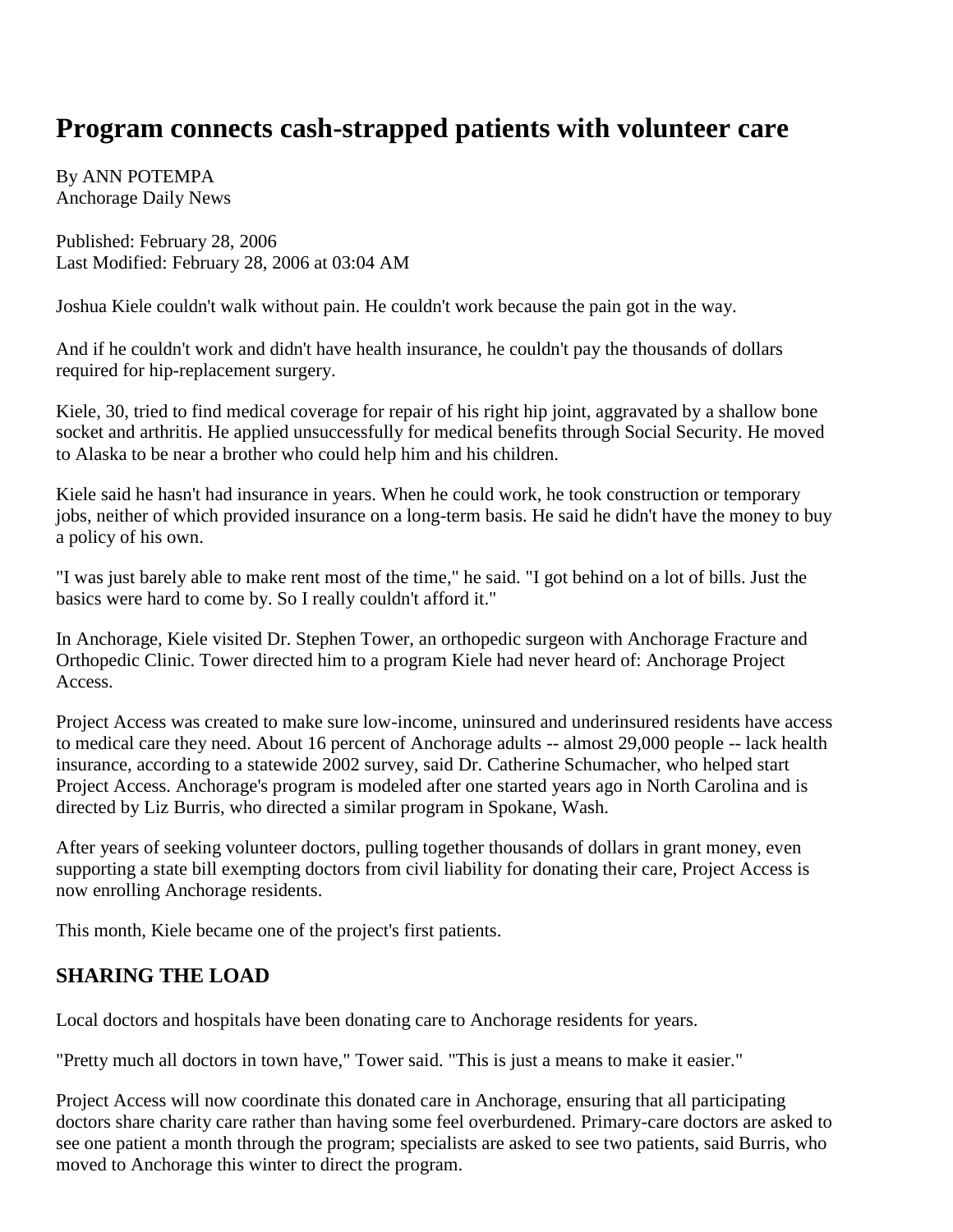So far, 294 doctors have volunteered to help -- almost 20 percent of the licensed physicians in Alaska. Project Access also will recruit other health professionals, including physician assistants, nurse practitioners, physical therapists, social workers and more, Schumacher said.

Tower expects the program to simplify surgeries like Kiele's, which involved multiple caregivers.

To schedule the surgery, Project Access set up a follow-up appointment with Tower. Kiele applied for, and will likely get, Providence Alaska Medical Center to write off the cost of doing the surgery there, according to hospital staff. Tower agreed to complete the hip replacement and any necessary follow-up for free. Anesthesiologist Michael Norman also donated his services.

The last big piece was Kiele's new hip joint, which Tower said costs about \$10,000. Kiele called the company selling the parts and got that cost erased as well.

On Feb. 16, after all the pieces had come together, Kiele got his new right hip. He stayed in the hospital for five days. He shouldn't receive a medical bill.

## **NOT INSURANCE**

The doctors who helped launch Anchorage Project Access stress that the nonprofit program is not health insurance. Patients like Kiele receive what looks like a health insurance card and are told to present that at the doctor's office. But unlike insurance, no one is reimbursing these doctors for the care they offer. The Project Access ID card reminds patients of this, asking them to please thank their doctors.

It also reminds them to keep appointments made through the program. If they don't, they risk being dropped.

To provide free care, Project Access will require donations and volunteerism. Schumacher said Project Access could bring in about \$385,000 in grant money to run the program in 2006. Main contributors include the Rasmuson Foundation, Providence Alaska Medical Center, the Alaska Mental Health Trust Authority, the United Way and the Denali Commission. Providence, along with Alaska Regional Hospital, also intends to write off costs for procedures needed by Project Access patients, according to staff at both hospitals.

A local business called Risk and Benefit Management Services will donate its software and personnel to collect medical claims from volunteer doctors, pulling out information about what care was provided and the monetary value of those donations.

The program's staff will follow up with patients.

"We're planning on calling people back later to see how they're doing to hopefully show there's a benefit to this," Schumacher said.

The benefits will go beyond the patient, she said. Patients who are seen earlier in their illnesses can be cared for before their small problems become bigger and more costly to treat. They can be seen in doctors' offices rather than emergency rooms, where treatment is typically more expensive. If patients can't pay for their emergency-room care, the hospital must write off the costs in the form of charity care or bad debt, and those costs can be passed on to other consumers by way of higher charges, Schumacher said.